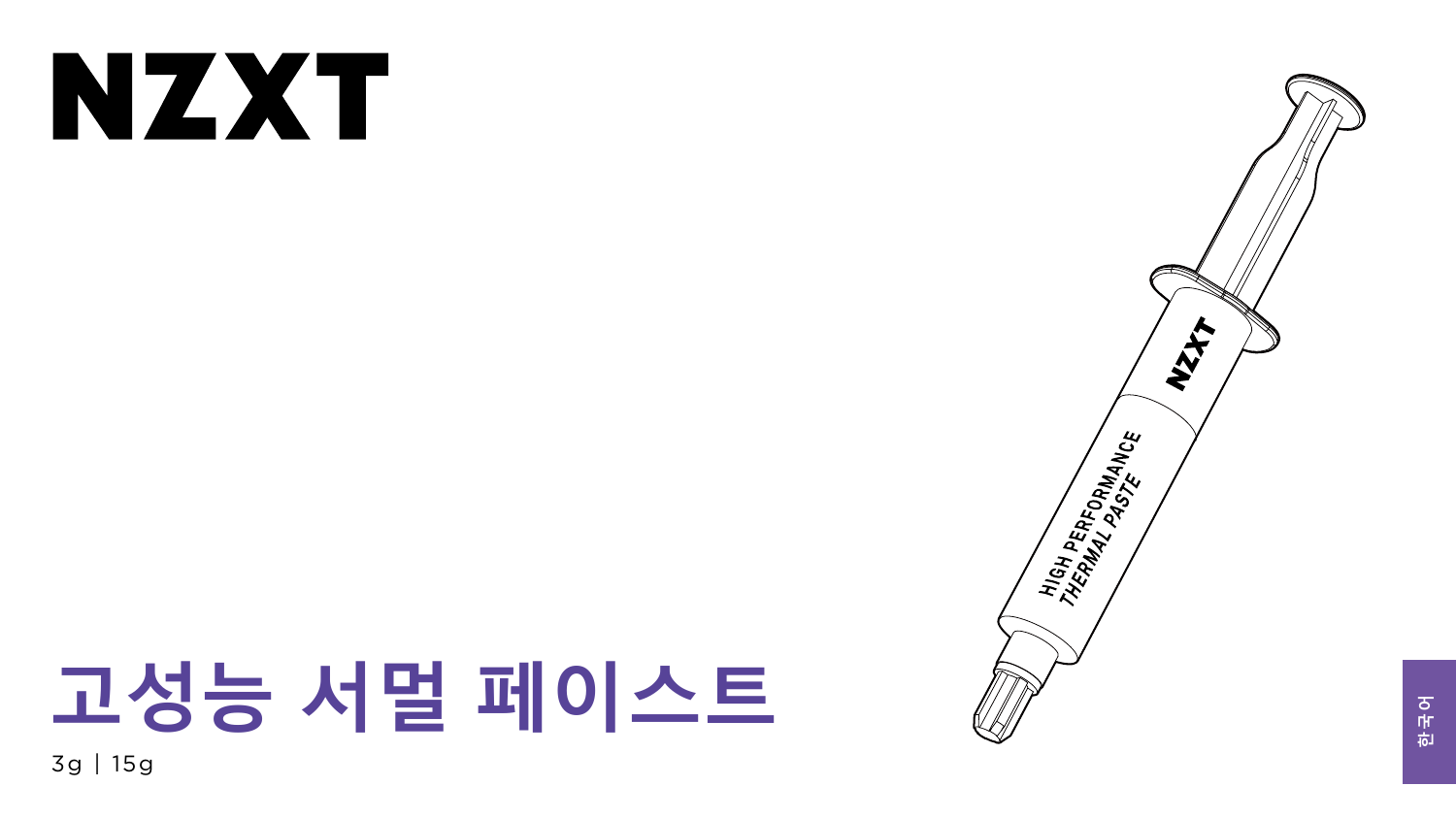







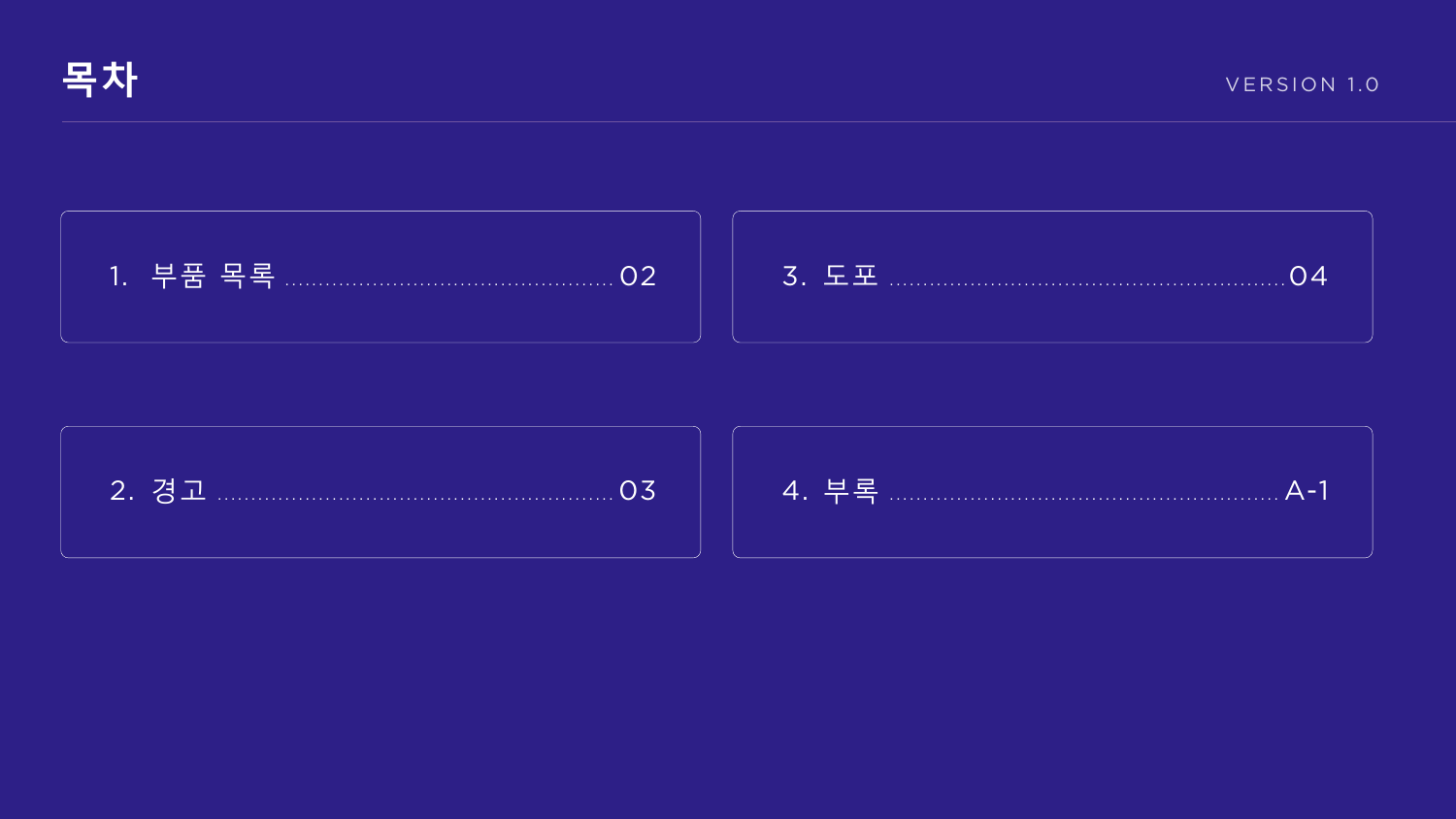#### 고성능 서멀 페이스트



### **A. 어플리케이터가 있는 NZXT 고성능**

x1

<span id="page-2-0"></span>

#### **B. 이소프로필알콜 와이프**

x1



 $\left\langle \frac{\partial}{\partial y}\right\rangle$ 

**CONTRACTES AND SEARCH AND SEARCH AND SEARCH AND SEARCH AND SEARCH AND SEARCH AND SEARCH AND SEARCH AND SEARCH**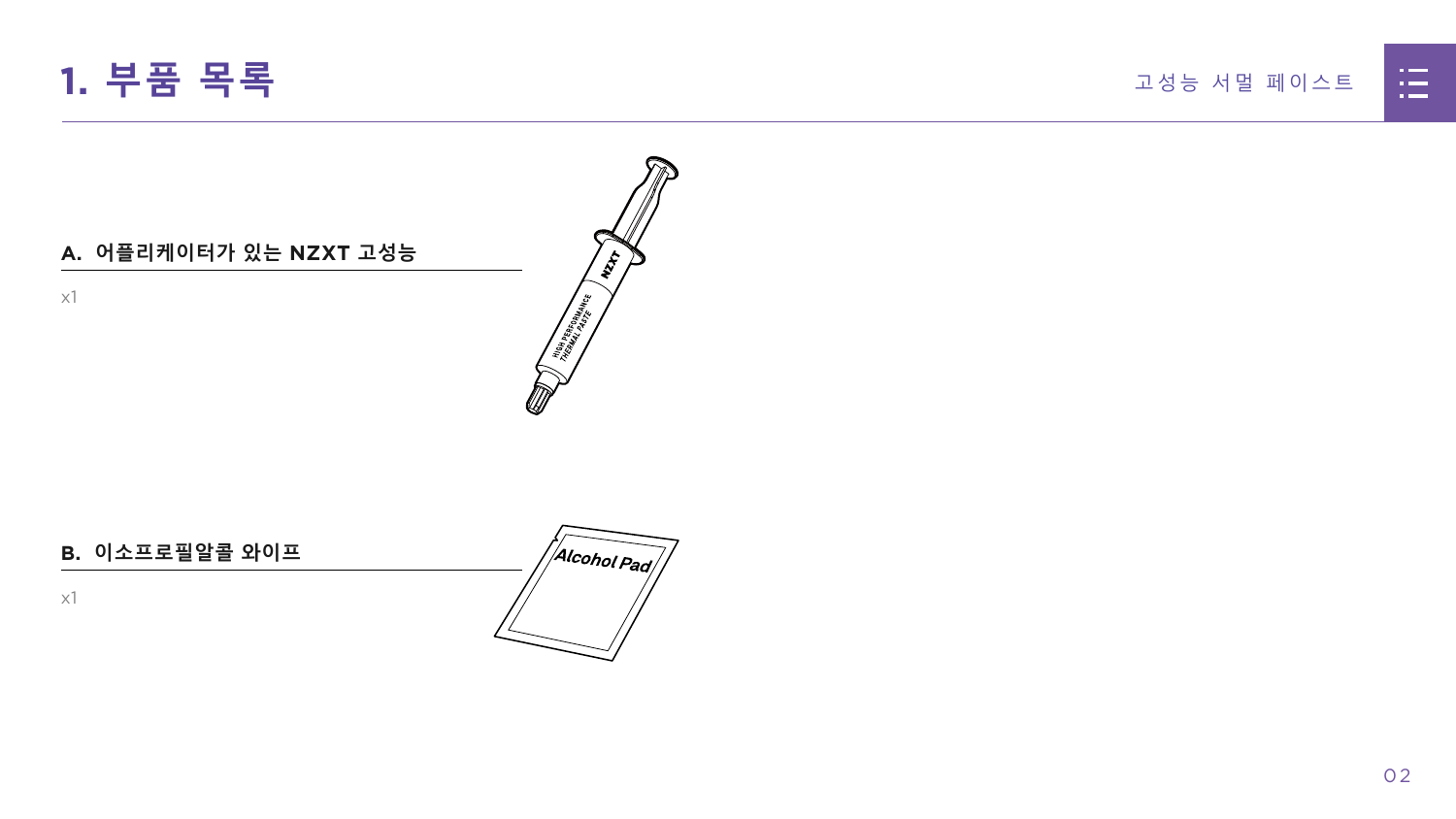<span id="page-3-0"></span>

 **경고: 이 제품을 섭취하지 마십시오. 피부와 눈에 닿지 않도록 하십시오. 아이 및 반려동물의 손이 닿지 않는 곳에 보관하십시오.**

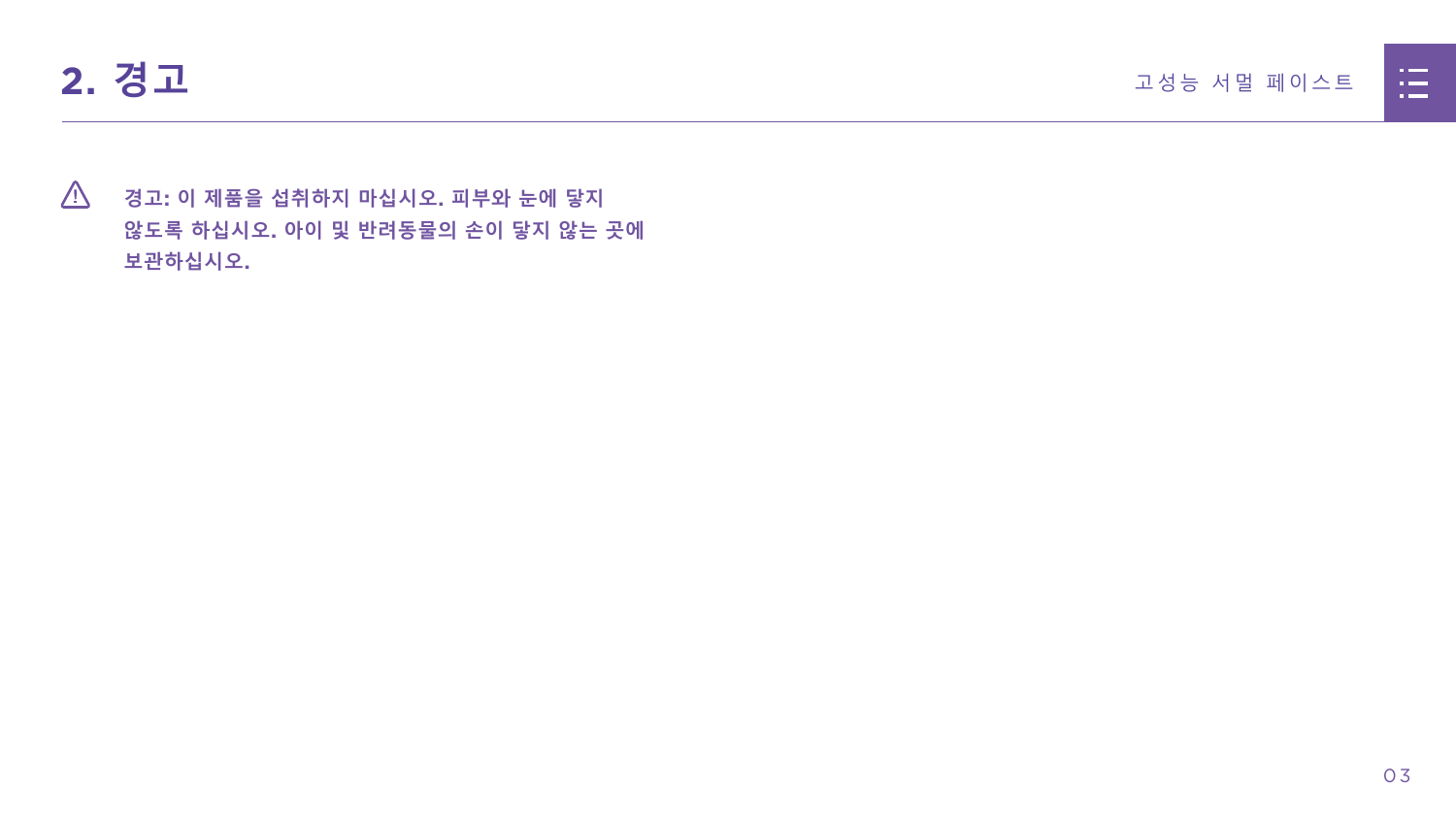## <span id="page-4-0"></span>**3. 도포** 고성능 서멀 페이스트

## **1 단계**

동봉된 이소프로필알콜 와이프로 CPU와 쿨러의 접촉면을 닦습니다.



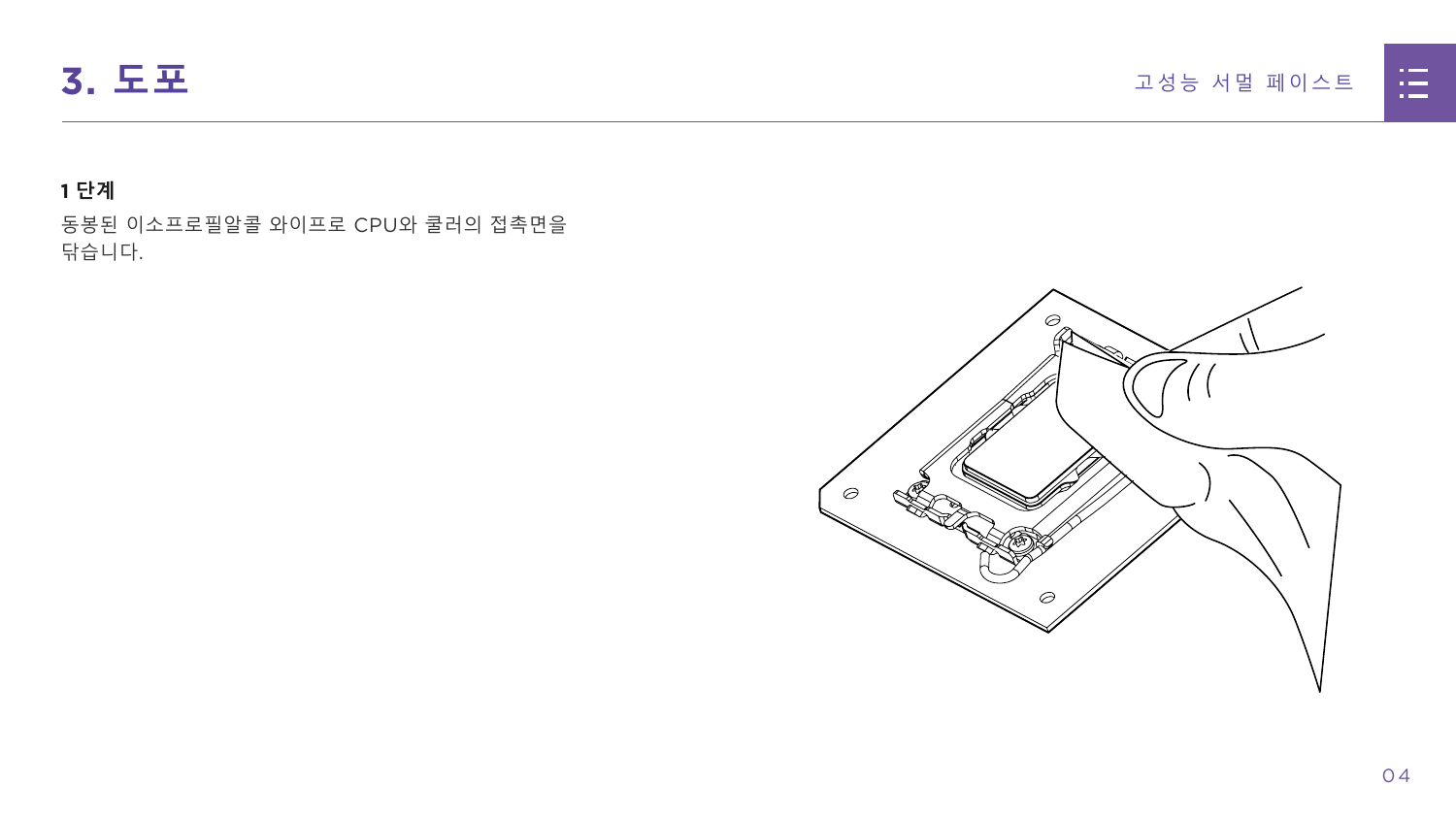



#### **2 단계**

#### CPU 크기에 맞는 모양을 따라 CPU에 서멀 페이스트를 도포합니다 (축척 도면 참조). 쿨러를 설치하기 전에는 손으로 바르지 않아도 됩니다.

#### **도포**

**CPU - 35X35MM** Intel LGA 1200/115x Recommended application : 10mm



**CPU SIZE - 40X40MM** AM4 & Intel LGA 20xx Recommended application : 15mm





**CPU - 68X50.5MM** AMD STR4/sTRX4 Recommended application : 43.68x26.18mm



**CPU - 37.5X45MM** Intel LGA 1700 Recommended application : 25.8mm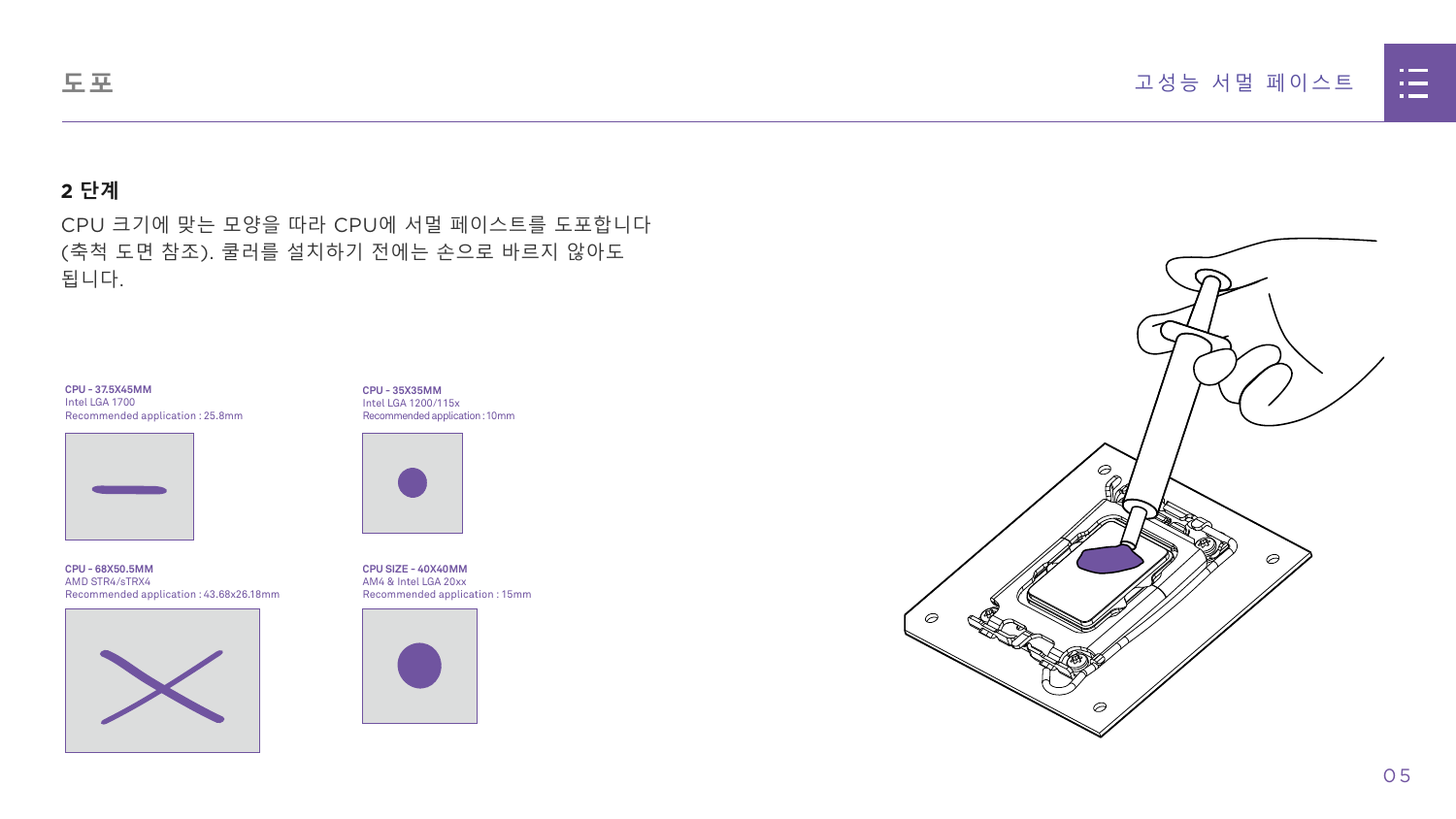## 고성능 서멀 페이스트



## **3 단계**

제조업체의 지침에 따라 쿨러를 장착합니다

**도포**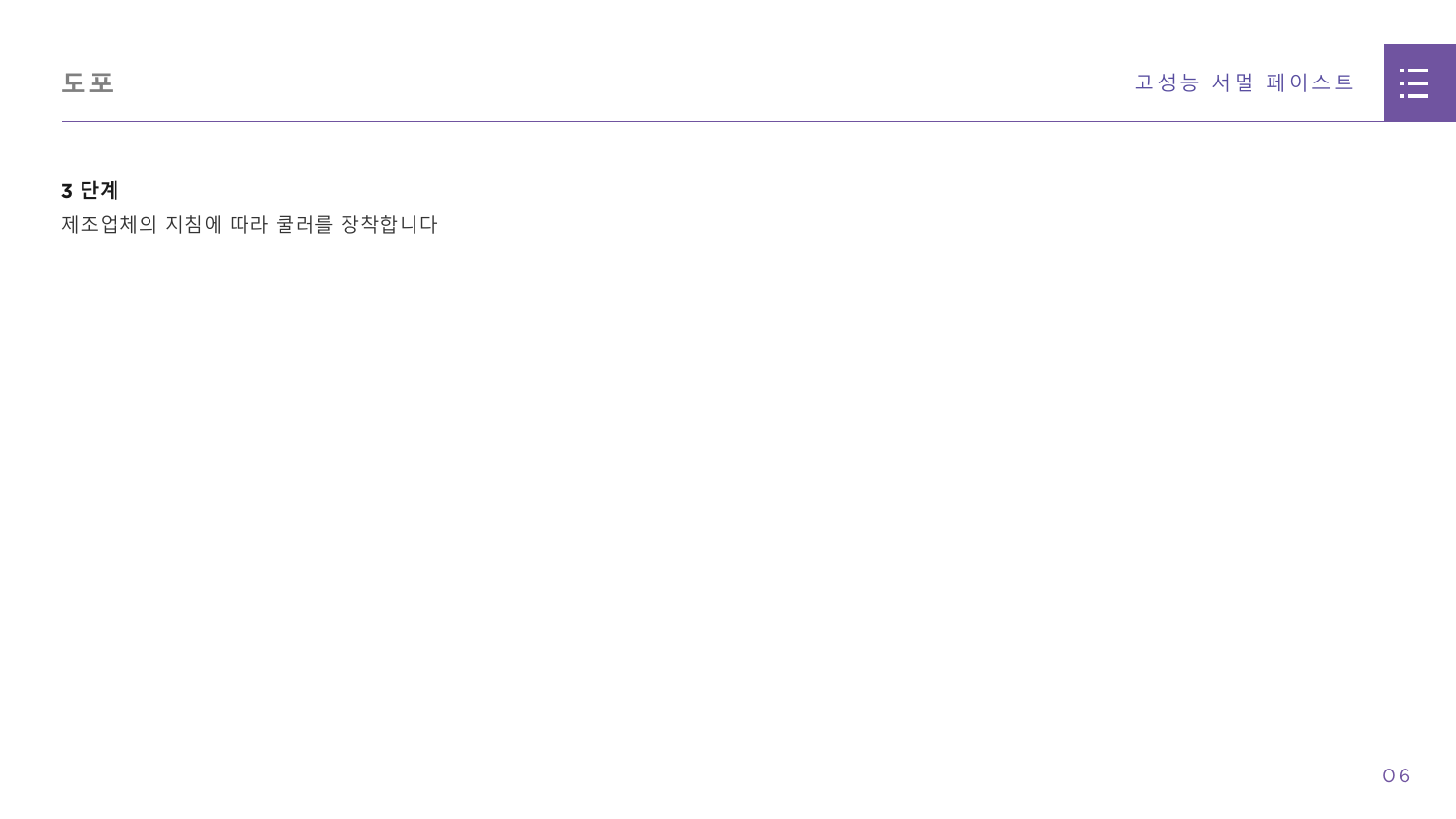<span id="page-7-0"></span>

4.1 SUPPORT

#### 고성능 서멀 페이스트



|  | <u>n in de la</u>                                                                                                     |  |
|--|-----------------------------------------------------------------------------------------------------------------------|--|
|  | <u>ra masa</u>                                                                                                        |  |
|  | <u>a shekara ta 1989, a shekara ta 1989, a shekara ta 1989, a shekara ta 1989, a shekara ta 1989, a shekara ta 19</u> |  |
|  |                                                                                                                       |  |
|  |                                                                                                                       |  |

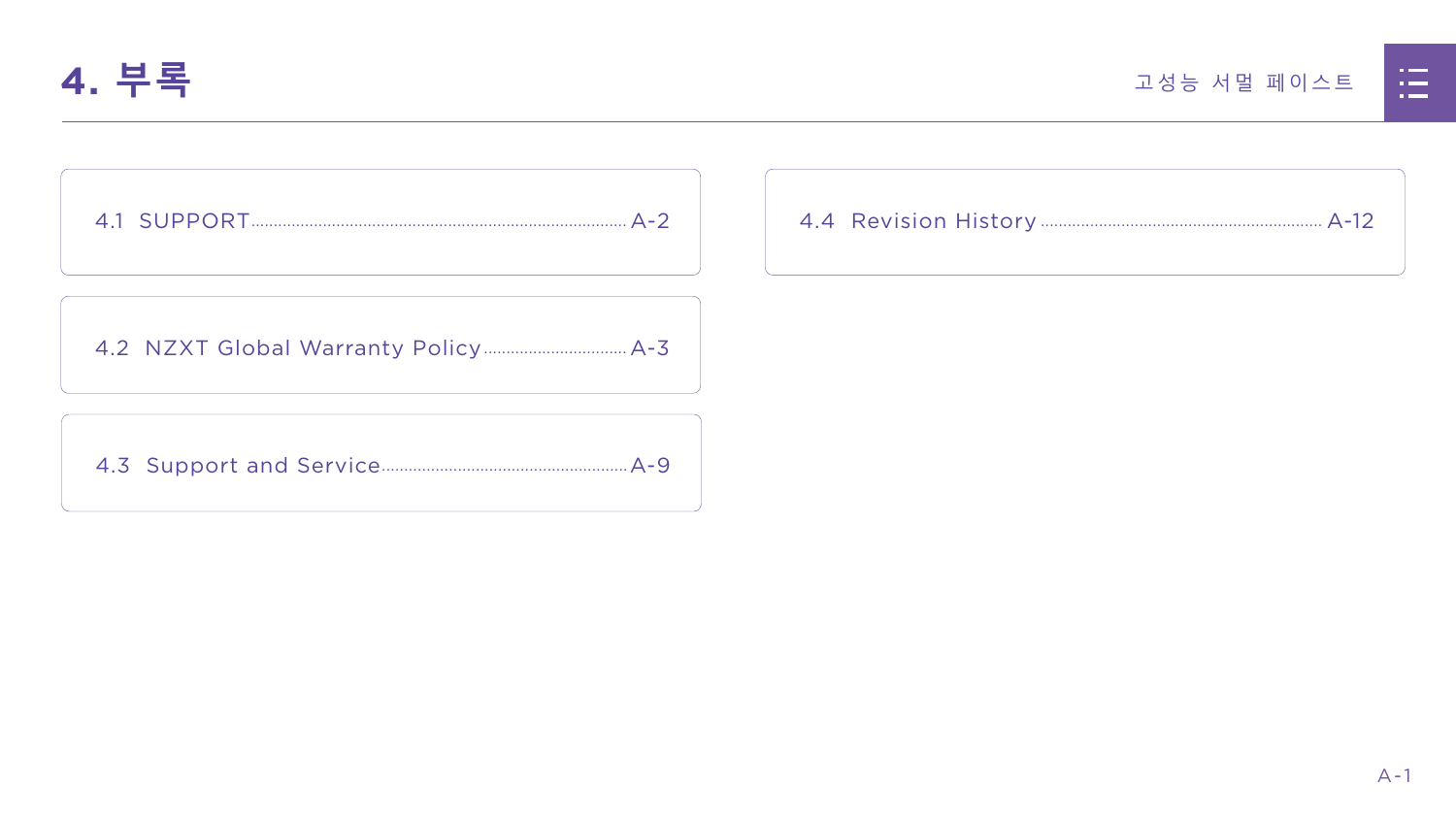

<span id="page-8-0"></span>If you have an issue and you need further help to resolve, please contact us via email at: support@nzxt.com

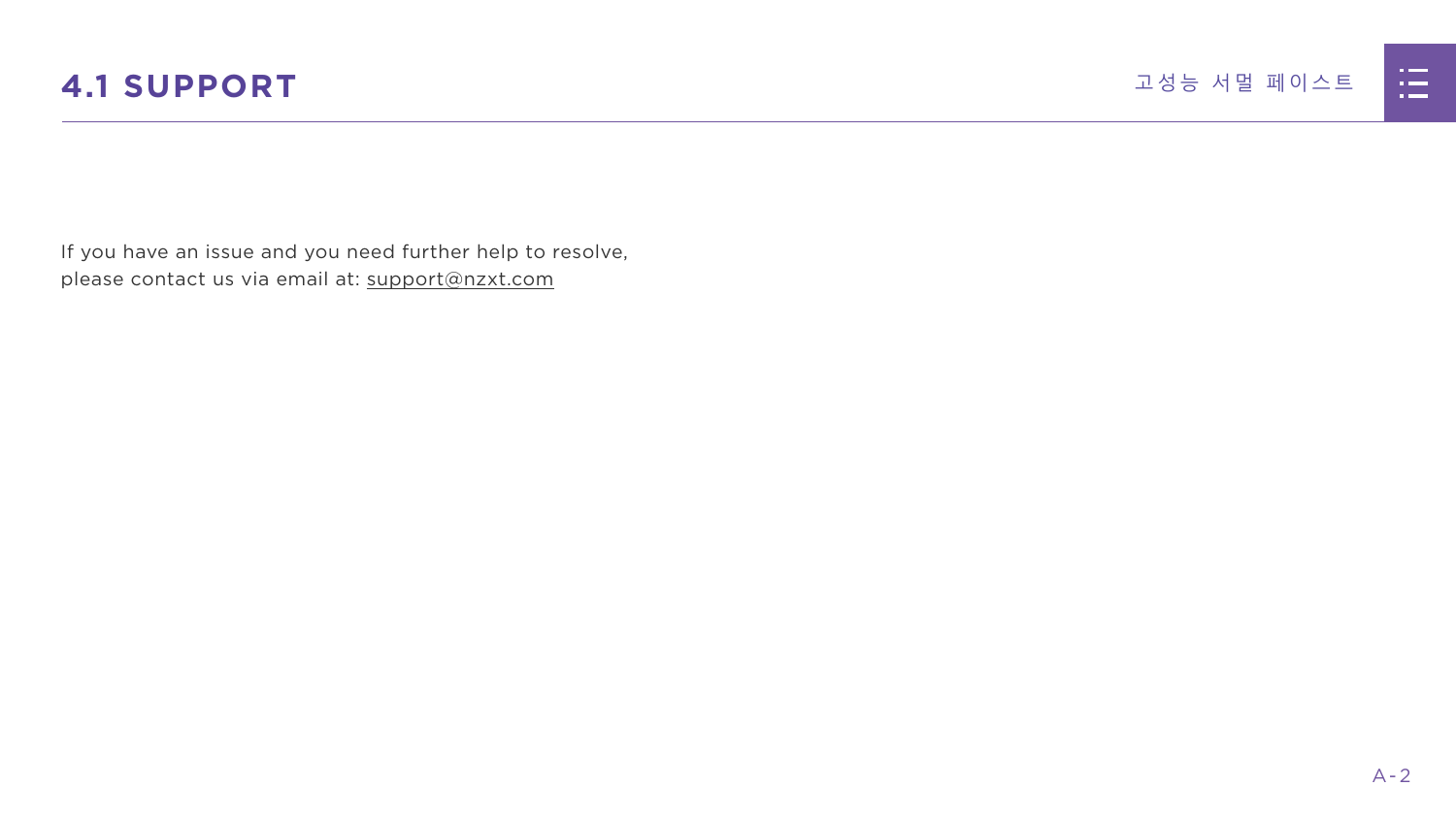



# <span id="page-9-0"></span>**4.2 NZXT GLOBAL WARRANTY POLICY** 고성능 서멀 페이스트

This NZXT Global Warranty Policy governs the sale of products by NZXT to you.

#### **I. WARRANTY LENGTH**

Any replacement product will be covered under warranty for the remainder of the warranty period or thirty days, whichever is longer. Proof of purchase is required for warranty service.

#### **II. WHO IS PROTECTED**

The Warranty covers only NZXT products purchased by the original consumer.

| <b>NEW NZXT PRODUCT</b>                     | <b>WARRANTY LENGTH FOR PARTS</b>                                       |  |  |
|---------------------------------------------|------------------------------------------------------------------------|--|--|
| <b>Computer Cases</b>                       | 2 Years                                                                |  |  |
| <b>Temperature Meters</b>                   | 2 Years                                                                |  |  |
| Fans                                        | 2 Years                                                                |  |  |
| Lighting                                    | 2 Years                                                                |  |  |
| Accessories                                 | 2 Years                                                                |  |  |
| <b>Kraken M Coolers</b>                     | 3 Years                                                                |  |  |
| NZXT Keyboard/Mouse                         | 2 Years                                                                |  |  |
| Headset/Headphone Storage                   | 2 Years                                                                |  |  |
| <b>USB Microphone</b>                       | 2 Years                                                                |  |  |
| Motherboards                                | 3 Years                                                                |  |  |
| <b>Gold Power Supply</b>                    | 10 Years                                                               |  |  |
| Kraken X/X RGB/Z Coolers                    | 6 Years                                                                |  |  |
| Mini ITX Case with PSU, AIO, and Riser Card | 3-year warranty on case, riser card, and AIO. 10-year warranty on PSU. |  |  |

#### **REFURBISHED NZXT PRODUCT WARRANTY LENGTH FOR PARTS**





All NZXT Certified Refurbished Products 1 Years

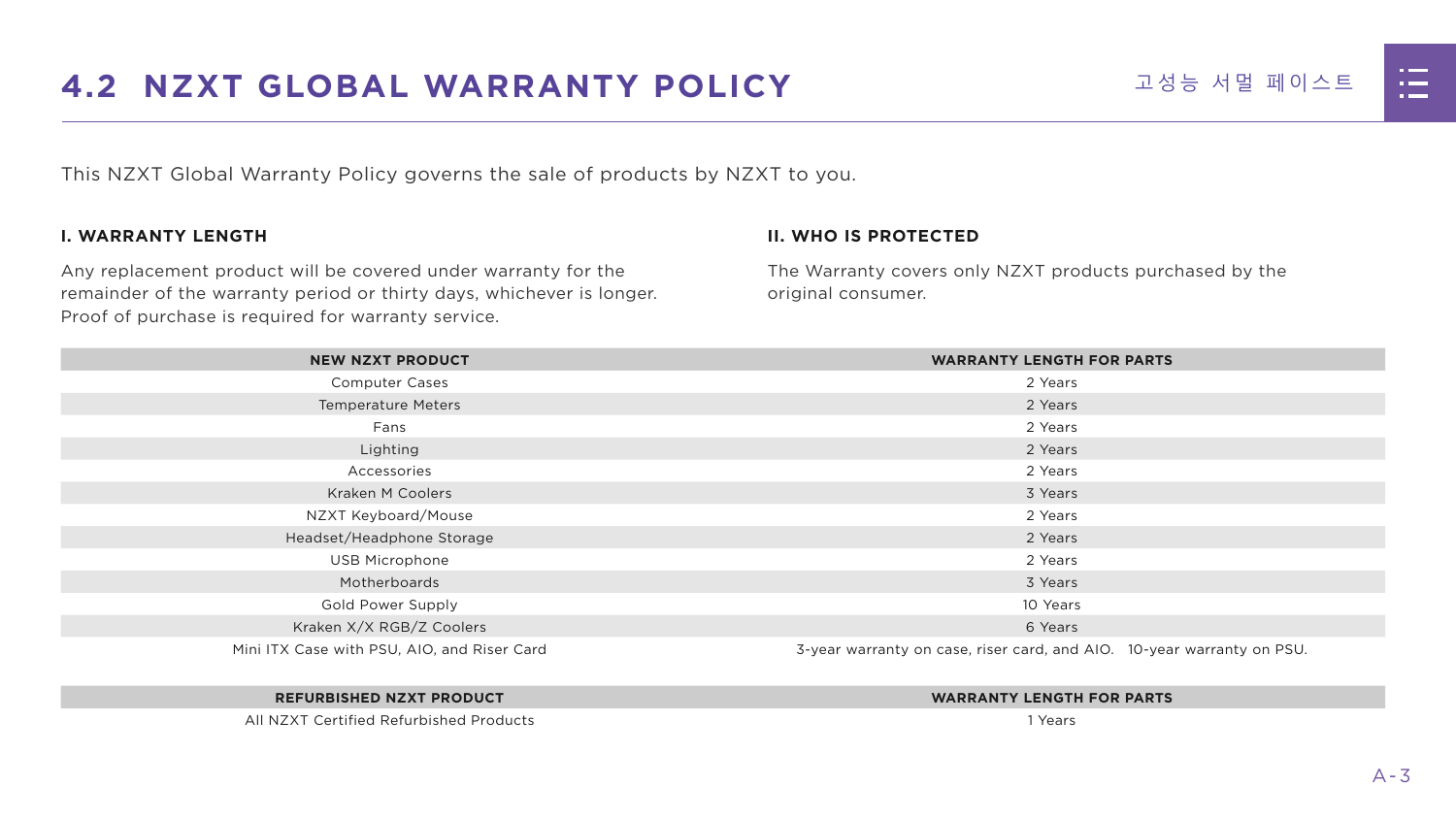#### **III. WHAT IS AND IS NOT COVERED**

Please note that our warranty is not an unconditional guarantee. If the product, in NZXT's reasonable opinion, malfunctions within the warranty period, NZXT will provide you at its sole discretion with a repaired or replacement product, either new or refurbished, with a similar function that is equal or greater in value depending on supply.

Our warranty does not cover the following:

- any product or serial number/warranty sticker modification applied without permission from NZXT;
- any damage that is not a manufacturing defect;
- damage, deterioration or malfunction resulting from: accident, abuse, misuse, neglect, fire, water, lightning, or other acts of nature, unauthorized product modification or failure to follow instructions included with the product;
- improper installation, unauthorized alterations or modifications, or repair or attempted repair by anyone not authorized by NZXT;
- shipping or transport damage (claims must be made with the carrier);
- normal wear and tear.

NZXT does not warrant that this product will meet your requirements. It is your responsibility to determine the suitability of this product for your purpose. For NZXT Store orders, we cover two way return shipping for all exchanges and returns. For all other authorized dealers, NZXT Support does not cover return shipping and only covers one way shipping from NZXT back to the end user for exchanges. Two way expedited shipping is provided for all PSUs covered under the Less Than Three program, indiscriminate of purchase location, provided the location is an approved NZXT reseller.

#### **IV. EXCLUSION OF DAMAGES (DISCLAIMER)**

NZXT's sole obligation and liability under this warranty is limited to the repair or replacement of a defective product with either a new or refurbished product with a similar function that is equal or greater in value at our option. NZXT shall not, in any event, be liable for any incidental or consequential damage, including but not limited to damages resulting from interruption of service and loss of data, business, or for liability in tort relating to this product or resulting from its use or possession.

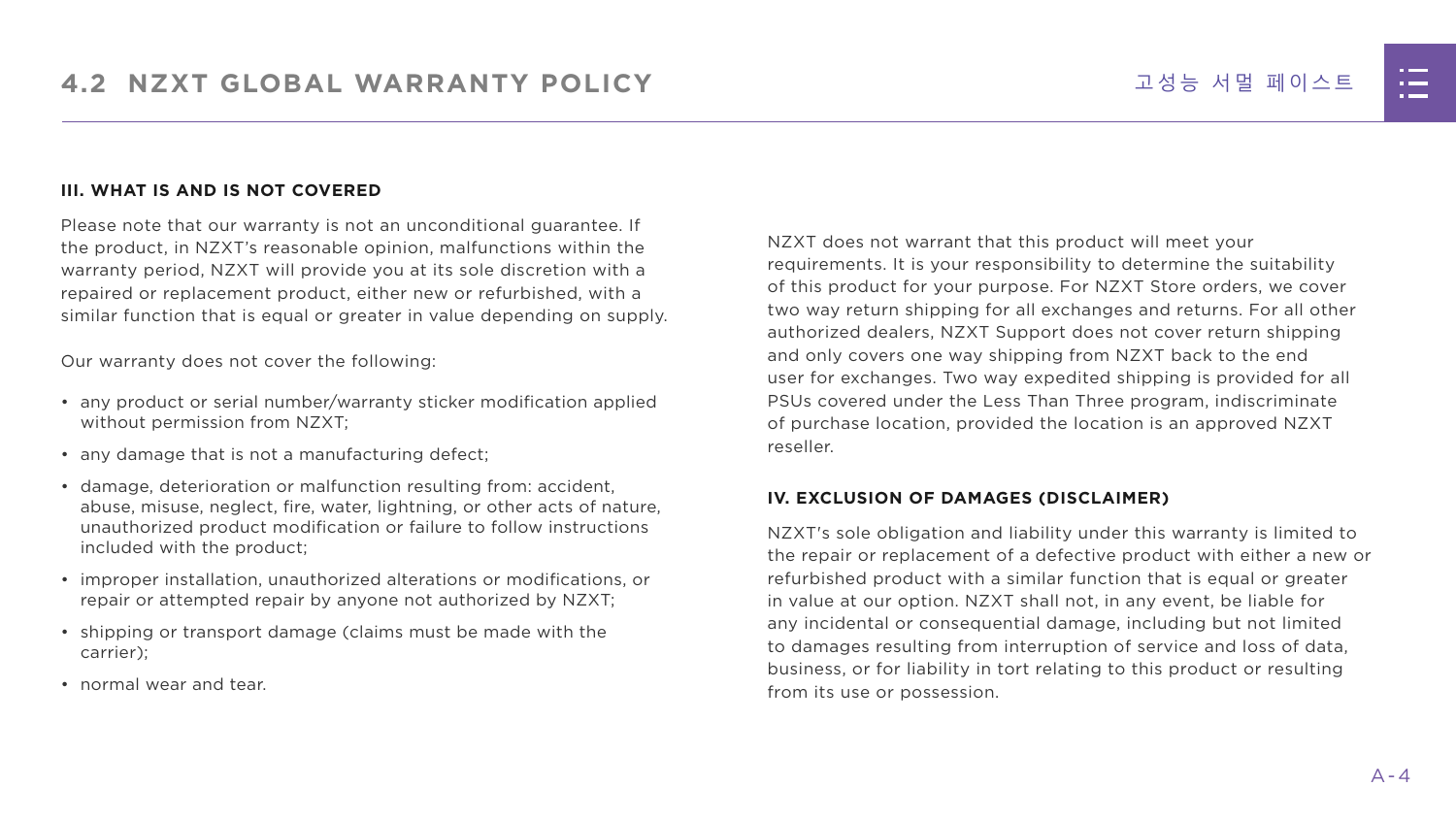#### **V. LIMITATIONS OF IMPLIED WARRANTIEST**

Here are no other warranties, expressed or implied, including but not limited to those of merchantability or fitness for a particular purpose. The duration of implied warranties is limited to the warranty length specified in Paragraph I.

#### **VI. TO OBTAIN TECHNICAL SUPPORT**

If you have already referenced your product owner's manual and still need help, you may contact us by phone at +1 (800) 228-9395, by email at [service@nzxt.com](mailto:service%40nzxt.com?subject=), or visit the NZXT Support site at [nzxt.com/customer-support.](http://nzxt.com/customer-support)

#### **VII. HOW TO OBTAIN A WARRANTY SERVICE FROM NZXT**

To receive a warranty service for your product when purchased

directly from NZXT, you must submit a request via the NZXT Support site outlining the problem. If a technician deems the product defective or requiring testing, you will be required to provide a copy of your proof of purchase, which will enable you to submit a Return Merchandise Authorization "RMA" request.

Once approved, you`ll receive an RMA number, upon which you will be asked to ship the defective item back to NZXT with the RMA number clearly marked or labelled on the package. NZXT recommends that appropriate measures are taken to safeguard the product from damage during shipping.

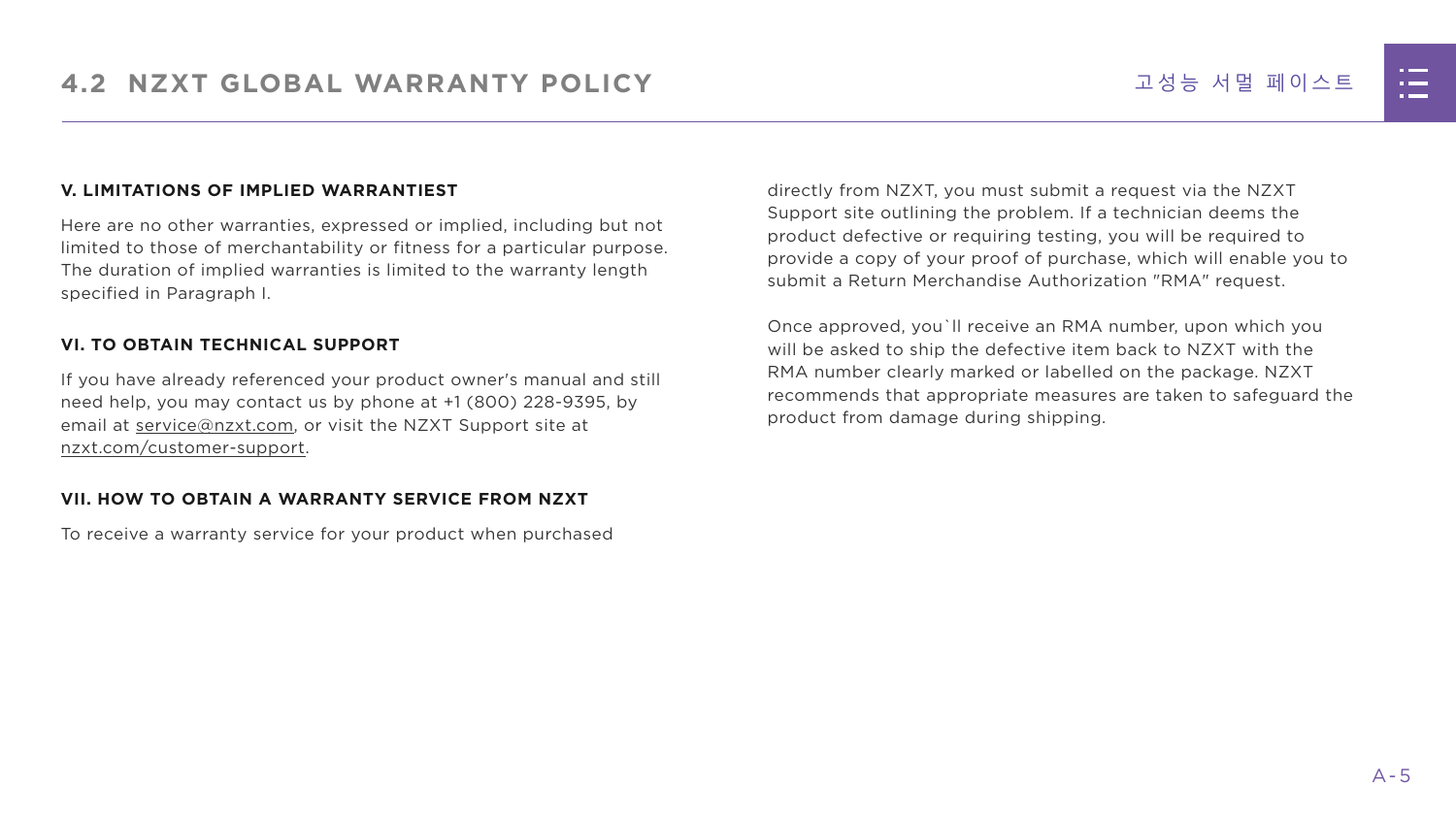#### **VIII. APPLICABLE LAW AND ADDITIONAL LEGAL RIGHTS FOR CONSUMERS**

This warranty gives you specific legal rights. These conditions are governed and construed in accordance with the laws of California (with exception of its conflict of law provisions), and the application of the United Nations Convention of Contracts for the International Sale of Goods is expressly excluded. The non-exclusive jurisdiction of the courts of California is agreed, which means that you may bring a claim to enforce your consumer protection rights in connection with this Global Warranty in the country which you have your habitual residence where you may have additional rights. These rights may vary.

For original consumers who are covered by consumer protection laws or regulations in their country, state, or province of purchase or, if different, their country, state, or province of residence, the benefits conferred by this warranty are in addition to all rights and remedies conveyed by such consumer protection laws and regulations. To the extent that liability under such consumer laws can be limited, NZXT's liability is limited, and its sole option, to repair or replacement, either new or refurbished, with a similar function that is equal or greater in value depending on supply.

#### **In the United Kingdom:**

- For NZXT products sold to customers in the UK, during the expected lifespan of your product your legal rights entitle you to the following:
	- > Up to 30 days: if your goods are faulty, then you can get an immediate refund.
	- > Up to six months: if your goods can't be repaired or replaced, then you're entitled to a full refund, in most cases.
	- > Up to six years: if your goods do not last a reasonable length of time you may be entitled to some money back.
- If the person seeking to rely on the guarantee is not the original consumer, the NZXT Warranty will cover the product in relation to that person provided that they are able to provide proof of the transfer of the benefit of the guarantee from the original consumer.
- The implied warranties under the Consumer Rights Act 2015 says that your goods must be as described, fit for all purposes for which such goods are usually supplied, and of satisfactory quality.

#### **In the EU:**

• If you are a consumer and have your habitual residence in the EU, you additionally enjoy the protection afforded to you by provisions that cannot be derogated from by agreement by virtue of the law where you have your habitual residence.

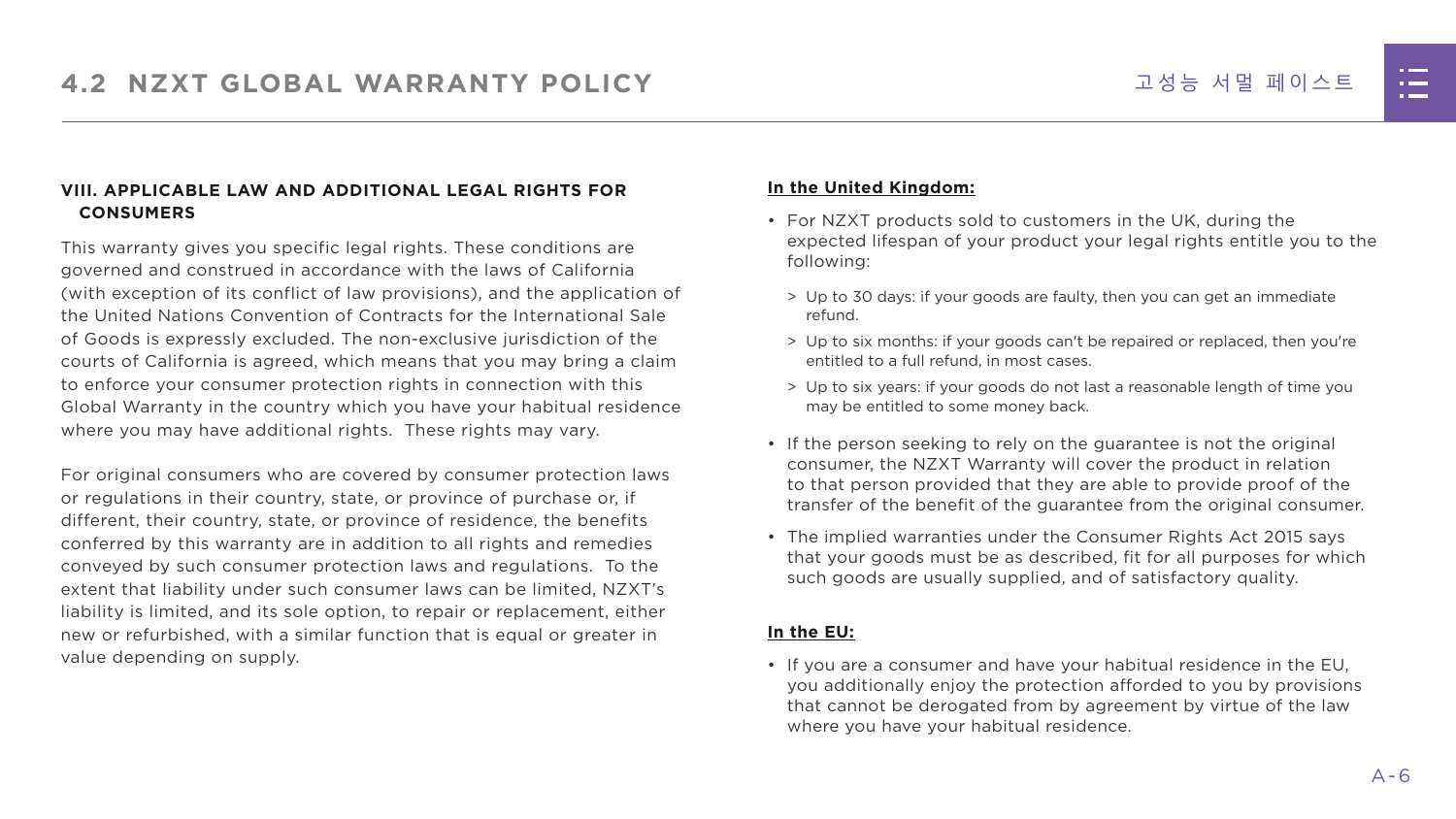#### **IX. WARRANTY SERVICE FROM RESELLERS**

In the event that a warranty service is sought, you must provide proof of purchase (store receipt or invoice) in order to receive the service and if deemed necessary, repair or replacement product.

#### **In North America:**

Within the first 60 days after purchase, please return your product (or for power supplies installed within our enclosures, just the failed power supply) to your dealer or reseller for a replacement. If the product is still within warranty and you can no longer return it to your dealer, please contact NZXT Customer Support (see above) for assistance and instructions. NZXT will not accept returns without prior approval and an RMA number.

#### **In Europe:**

Within the first year after purchase, please return your product (or for power supplies installed within our enclosures, just the failed power supply) to your dealer or reseller for a replacement. If the product is still within warranty and you can no longer return it to your dealer, please contact NZXT Customer Support (see above) for assistance and instructions. NZXT will not accept returns without prior approval.

#### **In Australasia:**

Within the first two years after purchase, please return your product (or for power supplies installed within our enclosures, just the failed power supply) to your dealer or reseller for a replacement. If the product is still within warranty and you can no longer return it to your dealer, please contact NZXT Customer Support (see above) for assistance and instructions. NZXT will not accept returns without prior approval.

The cost of shipping will be borne at the first instance by you; however, if the purchased item is defective, NZXT will reimburse reasonable postage or transportation of costs.

#### **Outside North America, Europe, and Australasia:**

If your product needs to be returned within the warranty period, please contact the retailer or distributor from whom you purchased the product.

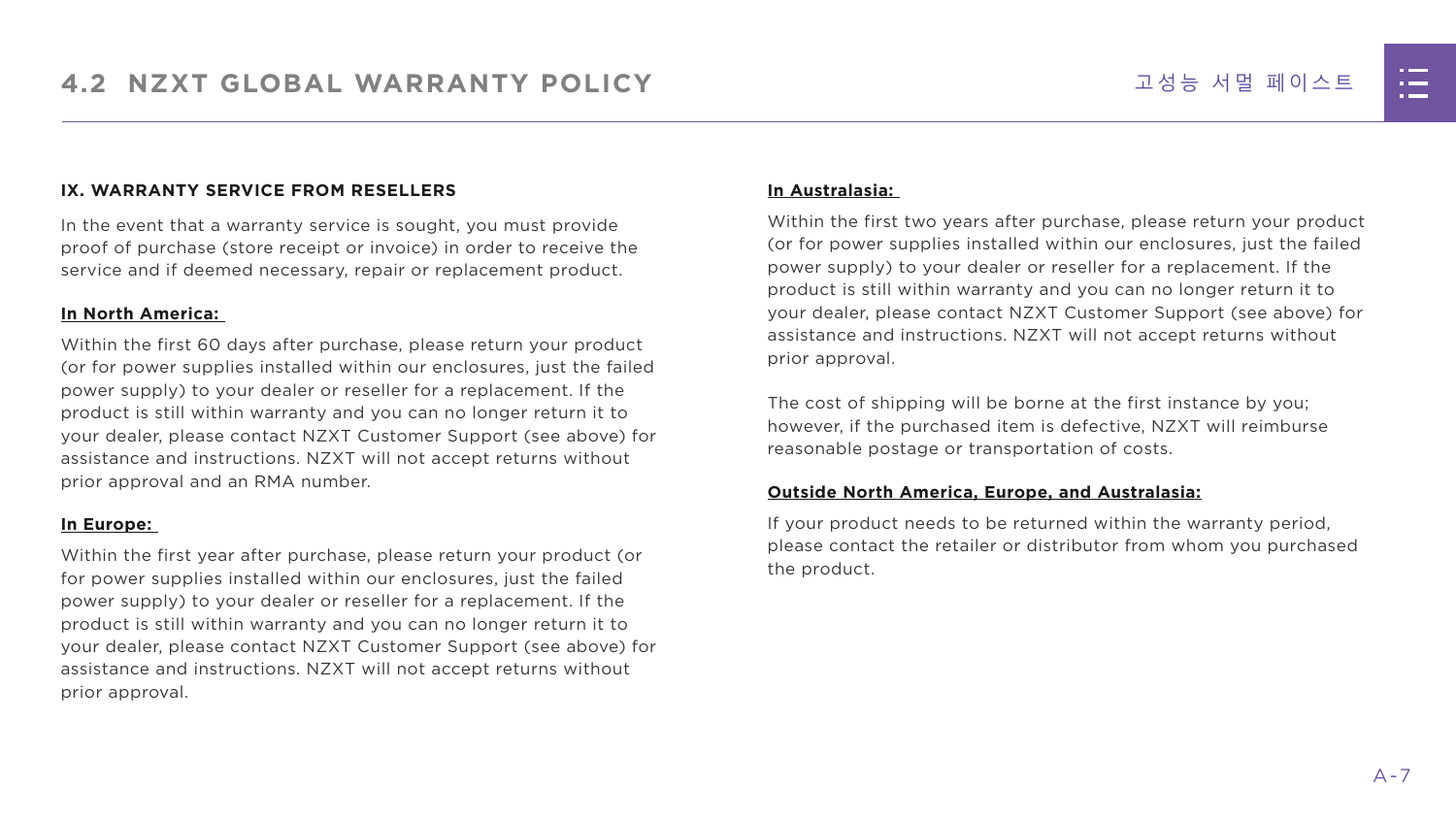#### 고성능 서멀 페이스트

#### **X. NZXT.COM STORE RETURNS/EXCHANGE POLICY**

Eligible products under this NZXT Warranty qualify for a full refund or exchange only with an authorized RMA number and if the item is returned to the NZXT.com store inventory within 30 days of purchase. Returns are not allowed beyond 30 days of the purchase date. The NZXT.com Store reserves the right to deny any return or exchange. Refunds will be credited to the original method of payment. To initiate a return, simply submit a request via NZXT support site.

- > Visit [nzxt.com/warranty](http://nzxt.com/warranty) and [support.nzxt.com](http://support.nzxt.com) for information on warranty coverage and service.
- > Visite el sitio Web [nzxt.com/warranty](http://nzxt.com/warranty) y [support.nzxt.com](http://support.nzxt.com) para obtener información sobre la cobertura y el servicio de la garantía.
- > Visitez [nzxt.com/warranty](http://nzxt.com/warranty) et [support.nzxt.com](http://support.nzxt.com) pour les informations de la couverture de la garantie et du service.
- > Informationen zu Geltungsbereich und Service der Garantie finden Sie unter [support.nzxt.com](http://support.nzxt.com) und [nzxt.com/warranty.](http://nzxt.com/warranty)
- > Visitare il sito [nzxt.com/warranty](http://nzxt.com/warranty) e [support.nzxt.com](http://support.nzxt.com) per informazioni sulla copertura e sul servizio della garanzia.
- > Visite [nzxt.com/warranty](http://nzxt.com/warranty) e [support.nzxt.com](http://support.nzxt.com) para obter informações sobre a cobertura da garantia e assistência.
- > Подробную информацию об условиях гарантийного обслуживания см. на веб-сайте [nzxt.com/warranty](http://nzxt.com/warranty) и [support.nzxt.com](http://support.nzxt.com).
- > 제품 보증 범위와 서비스 정보를 확인하시려면 [nzxt.com/warranty](http://nzxt.com/warranty) 또는 [support.](http://support.nzxt.com) [nzxt.com](http://support.nzxt.com) 을 방문해 주시기 바랍니다.
- > 保証範囲およびサービスに関する情報については、[support.nzxt.com](http://support.nzxt.com) と [nzxt.com/](http://nzxt.com/warranty) [warranty](http://nzxt.com/warranty) にアクセスしてください。
- > 请造访 nzxt.com/warranty 和 [support.nzxt.com](http://support.nzxt.com) 了解保修范围和服务的信息。
- > 請訪問 [nzxt.com/warranty](http://nzxt.com/warranty) 和 [support.nzxt.com](http://support.nzxt.com) 了解產品保固範圍和更多服務訊 息。



**NZXT, Inc./** 15736 E. Valley Blvd, City of Industry, CA 91744, USA **NZXT Europe GmbH/** Industriering Ost 66 | 47906 Kempen | Germany +1 (800) 228-9395 / service@nzxt.com / [support@nzxt.com](mailto:support%40nzxt.com?subject=) / NZX[T.com](http://nzxt.com)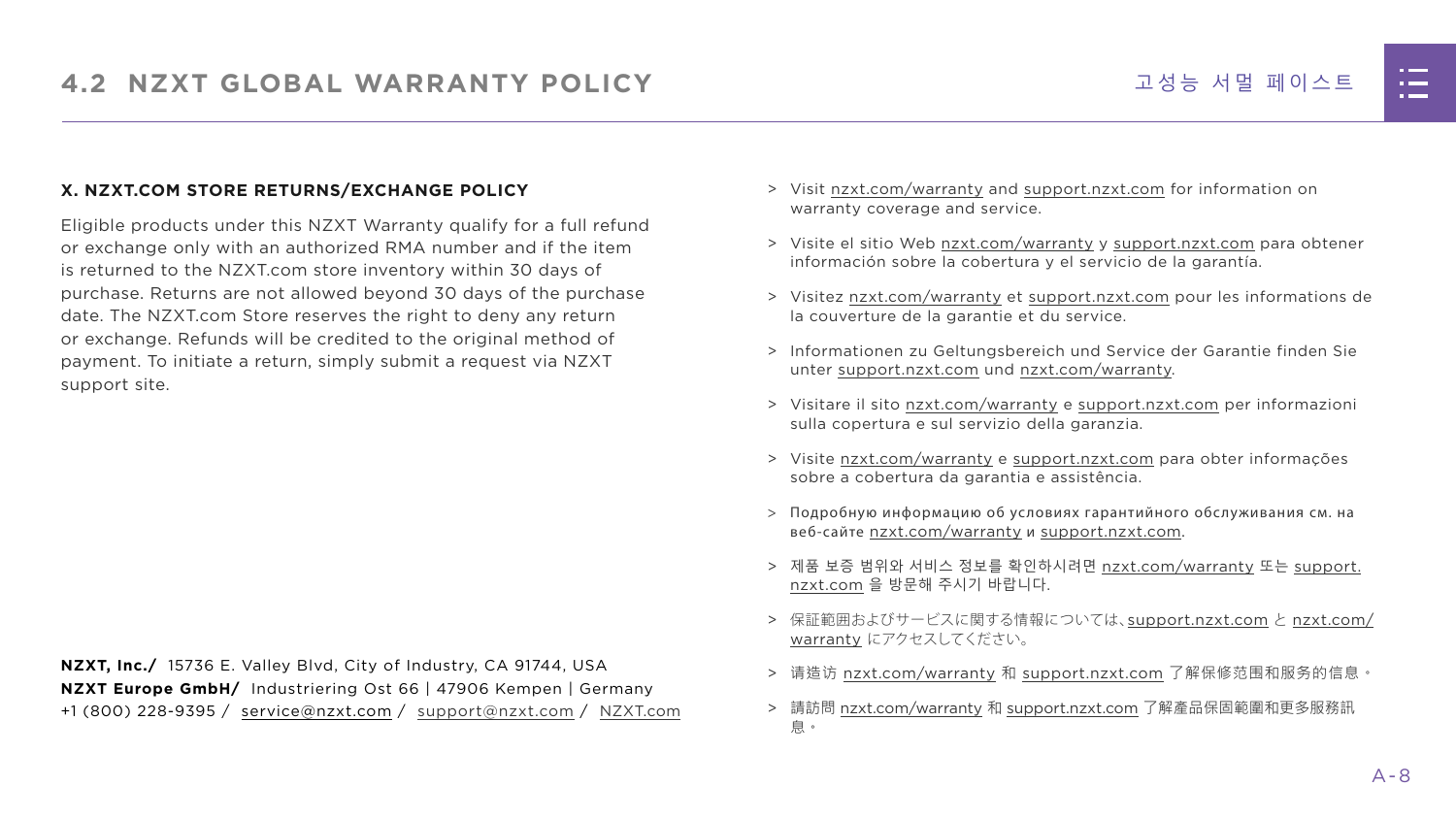

# <span id="page-15-0"></span>**4.3 SUPPORT AND SERVICE** 고성능 서멀 페이스트

#### **SUPPORT AND SERVICE**

If you have any questions or problems with the NZXT product you purchased, please don't hesitate to contact us using our support system. [nzxt.com/customer-support](http://nzxt.com/customer-support)

Please include a detailed explanation of your problem and your proof of purchase. For comments and suggestions, you can e-mail our design team, [designer@nzxt.com.](mailto:designer%40nzxt.com?subject=) Lastly we would like to thank you for your support by purchasing this product.

For more information about NZXT, please visit us online. NZXT Website: NZX[T.com](http://nzxt.com)

#### **SOPORTE Y SERVICIO**

Si tiene preguntas o problemas con el producto NZXT que usted compró, no dude en ponerse en contacto con [service@nzxt.com](mailto:service%40nzxt.com?subject=) y suministrar una explicación detallada de su problema así como su prueba de compra. Puede hacer consultas sobre piezas de repuesto en [nzxt.com/customer-support.](http://nzxt.com/customer-support) Para comentarios y sugerencias, escriba un mensaje de correo electrónico a nuestro equipo de diseño: [designer@nzxt.com.](mailto:designer%40nzxt.com?subject=) Gracias por comprar un producto NZXT. Para más información acerca de NZXT, visítenos en línea. Página web de NZXT: NZX[T.com](http://nzxt.com)

#### **SUPPORT ET SERVICE**

Si vous avez des questions ou des problèmes avec le produit NZXT que vous avez acheté, n'hésitez pas à contacter service@ nzxt.com avec une description détaillée de votre problème et votre preuve d'achat. Vous pouvez aussi commander des pièces de remplacement auprès [nzxt.com/customer-support.](http://nzxt.com/customer-support) Pour les commentaires et les suggestions, envoyez un email à notre équipe de design, [designer@nzxt.com.](mailto:designer%40nzxt.com?subject=) Merci d'avoir acheté ce produit de NZXT. Pour plus d'informations sur NZXT, visitez notre site Web. Site Web de NZXT : NZX[T.com](http://nzxt.com)

#### **KUNDENDIENST UND SERVICE**

Falls Fragen oder Probleme bezüglich Ihres NZXT-Produktes auftreten, wenden Sie sich bitte mit einer detaillierten Problembeschreibung und Ihrem Kaufbeleg an [service@nzxt.](mailto:service%40nzxt.com?subject=) [com](mailto:service%40nzxt.com?subject=).

Ersatzteile können Sie unter [nzxt.com/customer-support](http://nzxt.com/customer-support) anfragen. Kommentare und Anregungen senden Sie bitte per [designer@nzxt.com](mailto:designer%40nzxt.com?subject=) an unser Designteam. Vielen Dank, dass Sie ein NZXT-Produkt erworben haben. Weitere Informationen über NZXT erhalten Sie im Internet. NZXT-Webseite: NZX[T.com](http://nzxt.com)

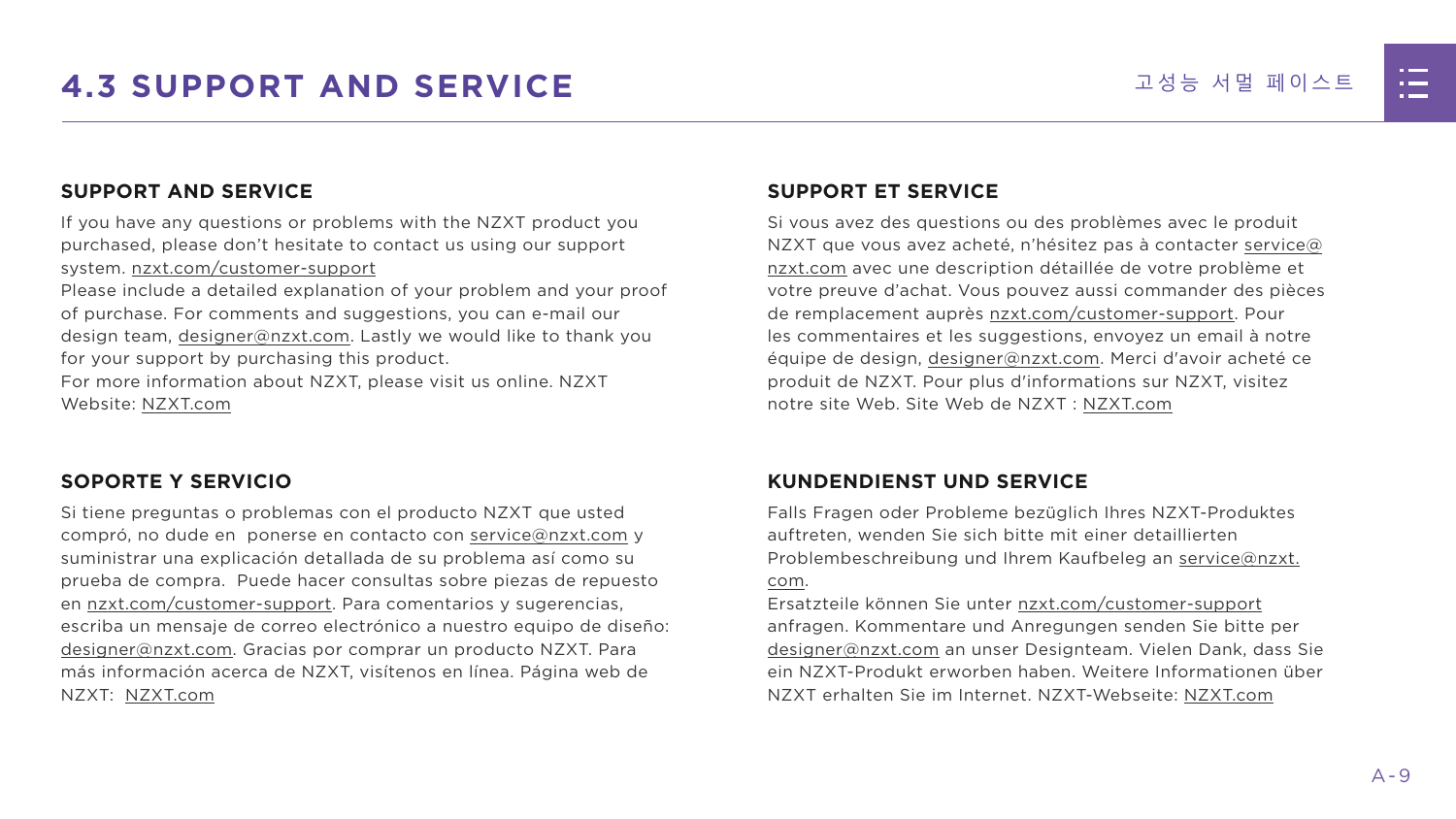#### **ASSISTENZA E SERVIZIO**

In caso di dubbi o problemi con il prodotto NZXT acquistato, non esitate a contattarci utilizzando il nostro sistema di assistenza. [nzxt.com/customer-support](http://nzxt.com/customer-support)

Includere una spiegazione dettagliata del problema e la prova di acquisto. Per commenti e suggerimenti, siete pregati di inviare un messaggio al nostro team di progettisti, all'indirizzo: [designer@nzxt.](mailto:designer%40nzxt.com?subject=) [com](mailto:designer%40nzxt.com?subject=). Infine, vogliamo ringraziarvi del vostro supporto con l'acquisto di questo prodotto. Per altre informazioni su NZXT, visitate il nostro sito. Sito NZXT: NZX[T.com](http://nzxt.com)

## **ASSISTÊNCIA E MANUTENÇÃO**

Caso tenha questões ou problemas com o produto NZXT adquirido, não hesite em contactar-nos através do endereço [service@nzxt.com](mailto:service%40nzxt.com?subject=) fornecendo a explicação detalhada do seu problema e a prova de compra. Poderá solicitar peças de substituição através do endereço [nzxt.com/customer-support.](http://nzxt.com/customer-support) Para comentários e sugestões, contacte a nossa equipa de design através do endereço de e-mail, [designer@](mailto:designer%40nzxt.com?subject=) [nzxt.com.](mailto:designer%40nzxt.com?subject=) Obrigado por ter adquirido um produto NZXT. Para mais informações acerca da NZXT, visite-nos online. Web site da NZXT: NZX[T.com](http://nzxt.com)

#### **СЛУЖБА ПОДДЕРЖКИ И ОБСЛУЖИВАНИЯ**

В случае возникновения вопросов или неисправностей в приобретенных вами продуктах NZXT обращайтесь по адресу: [service@nzxt.com](mailto:service%40nzxt.com?subject=) с подробным описанием проблемы и подтверждением покупки. О наличии запчастей можно узнать, обратившись по адресу:

[nzxt.com/customer-support](http://nzxt.com/customer-support). Замечания и предложения отправляйте в адрес нашей группы разработчиков: [designer@nzxt.com](mailto:designer%40nzxt.com?subject=). Благодарим вас за покупку продукта NZXT. Более подробная информация о компании NZXT представлена на наших веб-сайтах. Веб-сайт NZXT: NZX[T.com](http://nzxt.com)

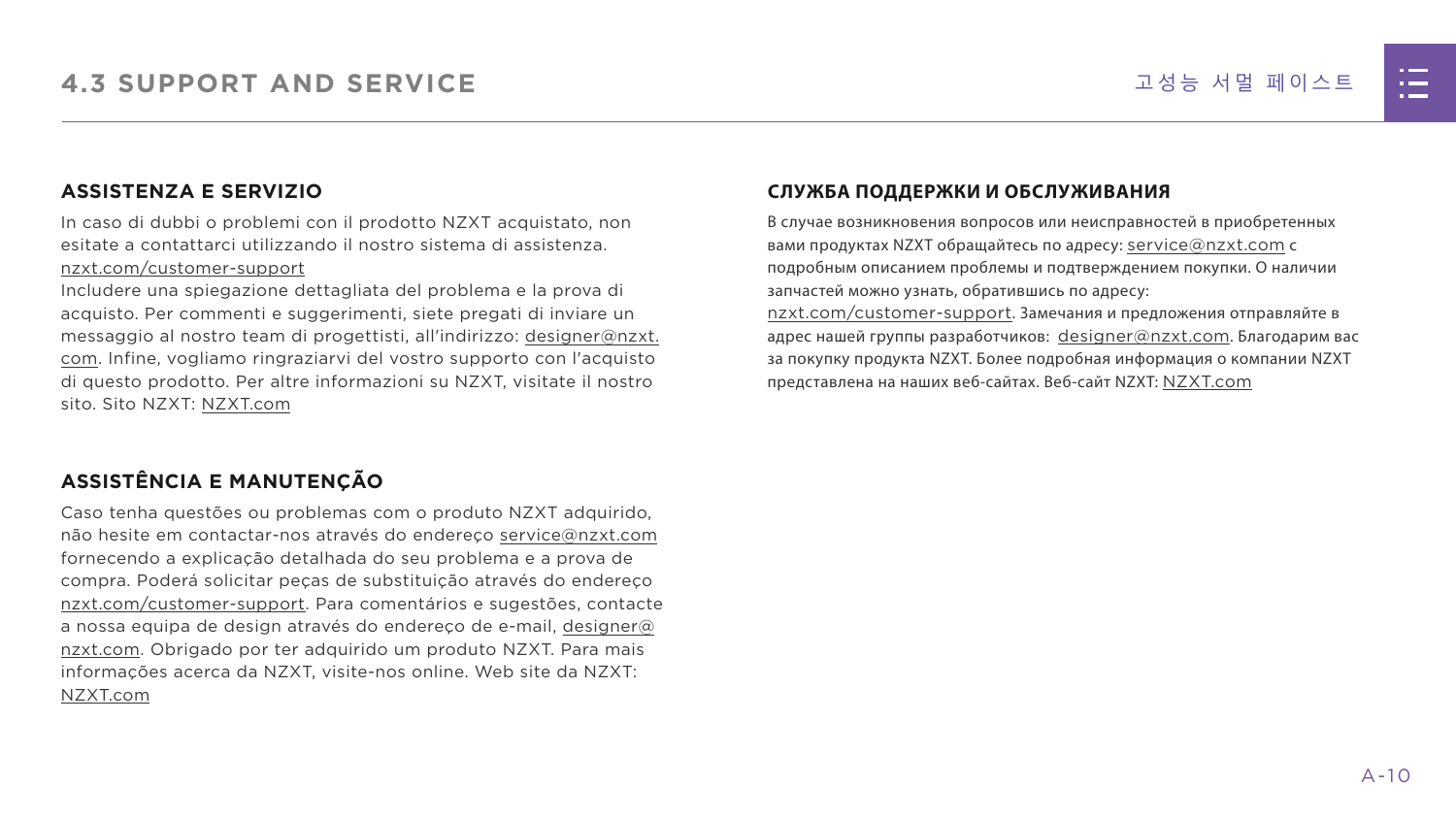

#### **지원 및 서비스**

구입한 NZXT 제품과 관련하여 질문 또는 문제가 있을 경우, 당사의 지원 시스템 ([nzxt.com/customer-support\)](http://nzxt.com/customer-support)을 사용하여 문의하십시오. 문제를 자세히 기술하고 구매 증빙을 제출하십시오. 의견 또는 제안 사항이 잇을 경우 당사 설계 팀에 [designer@nzxt.com](mailto:designer%40nzxt.com?subject=)으로 이메일을 보내십시오. 마지막으로 이 제품을 구입하여 당사를 응원해 주셔서 감사합니다. NZXT에 대해 자세히 알려면 온라인으로 방문하십시오. NZXT 웹사이트: NZX[T.com](http://nzxt.com)

#### **サポートおよびサービス**

購入されましたNZXTの製品に関するご質問または問題は、問題の詳細および購入の証 明を添えて、ご遠慮なく[service@nzxt.com](mailto:service%40nzxt.com?subject=)までご連絡ください。交換部品は [nzxt.com/customer-support](http://nzxt.com/customer-support)までお尋ねください。ご意見およびご提案は弊社設計 チーム、[designer@nzxt.com](mailto:designer%40nzxt.com?subject=) までメールを送信してください。NZXT製品をご購入い ただきましてありがとうございます。 NZXTに関する詳細は、インターネット上のウェブサ イトをご覧ください。NZXT ウェブサイト: NZX[T.com](http://nzxt.com)

#### **支持和服务**

如果有任何疑问或者在使用 NZXT 产品的过程中遇到任何问题,欢迎联络 [service@nzxt.com,](mailto:service%40nzxt.com?subject=)联络时请提供关于问题的详细说明及购买凭证。您可以向 [nzxt.com/customer-support](http://nzxt.com/customer-support) 查询更换部件。如有任何意见或建议,欢迎致信 我们的设计团队,电子邮件地址是 designer@nzxt.com。感谢您购买 NZXT 产品。有关 NZXT 的更多信息,请造访我们的在线网站。NZXT 网站:NZX[T.](http://nzxt.com) [com](http://nzxt.com)

#### **支援和服務**

如果在使用NZXT 產品的過程中有遇到任何問題或疑問, 歡迎聯繫 [service@](mailto:service%40nzxt.com?subject=) [nzxt.com](mailto:service%40nzxt.com?subject=), 並請提供問題的詳細敘述及購買證明。您可以透過 [nzxt.com/](http://nzxt.com/customer-support) [customer-support](http://nzxt.com/customer-support) 查詢更換部件。如有任何意見或建議,歡迎來信與設計團隊 聯繫 designer@nzxt.com。最後,感謝您購買 NZXT 產品。有關 NZXT 的更 多信息,請訪問我們的網站。NZXT 網站: NZXT.com